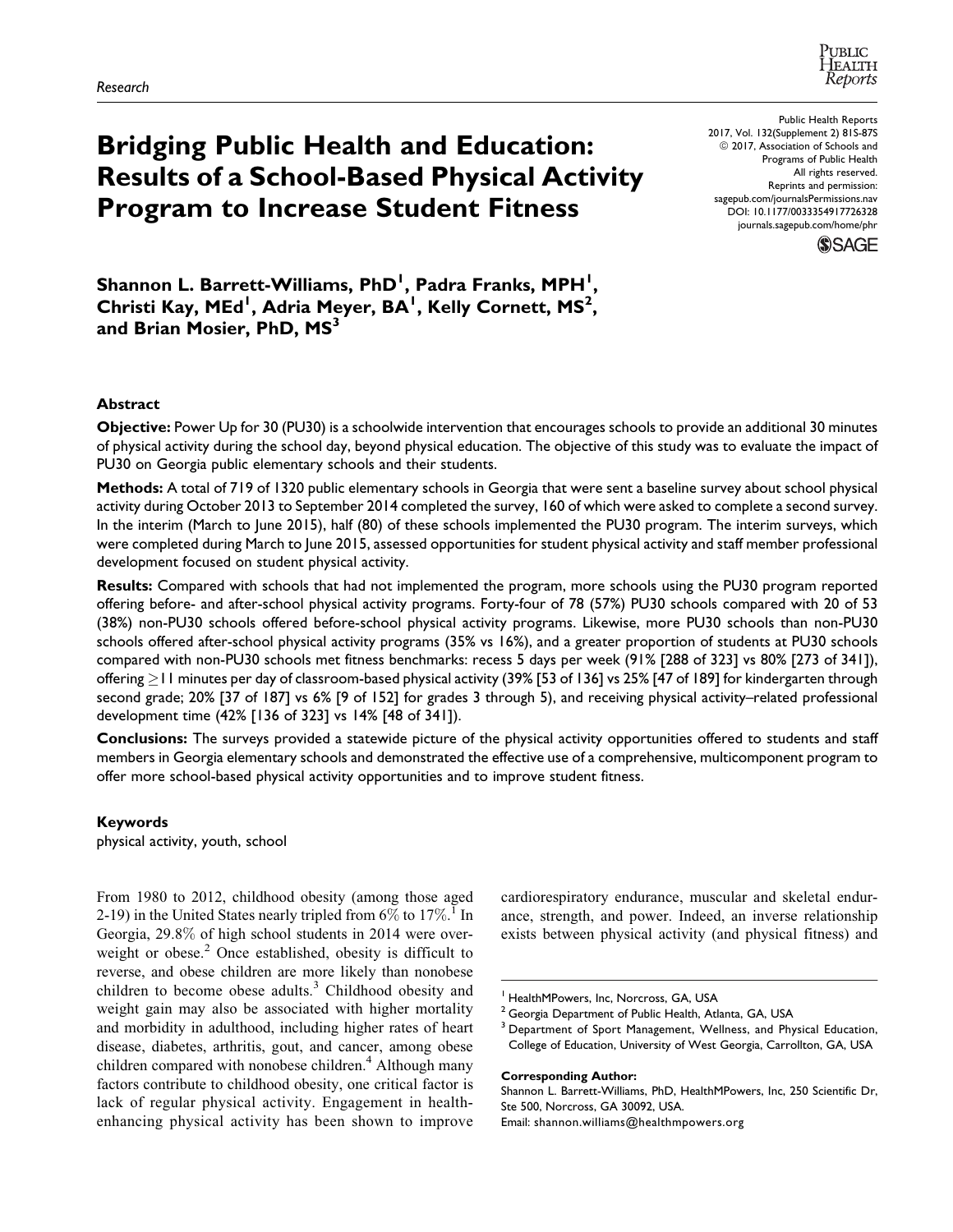all-cause mortality, as well as morbidity related to coronary heart disease, stroke, cardiovascular disease, and cancer.<sup>5</sup> Despite the numerous and well-documented benefits of physical activity, the proportion of children who meet national guideline standards for physical activity and fitness is low. For example, in 2014, only about half of adolescents aged 11-14 in the United States and only about one-quarter of adolescents aged 11-14 in Georgia met the recommended daily physical activity of 60 minutes.<sup>6</sup>

Schools are well positioned to reach populations at risk for childhood obesity through school-based physical activity programming, in part because, in the United States, they come into contact with 95% of school-aged children and nearly 6 million teachers, and in part because school settings typically provide a safe opportunity for physical activity. Physical activity programming is especially important in low-income communities, where children are less likely to have access to safe recreational facilities (eg, playgrounds,  $parts)'$  and are also less likely to engage in physical activity than children who are not in low-income communities. $8 \text{ In}$ addition, school-based, health-enhancing physical activity may have the potential to improve cognitive outcomes. A recent meta-analysis identified 20 cross-sectional studies that linked physical fitness with academic outcomes.<sup>9</sup> Similarly, a prospective study of 725 students in West Virginia found that those who maintained high aerobic fitness levels in fifth through seventh grades also had the best average scores on standardized academic tests.<sup>10</sup>

With the increased awareness of the rising rates of childhood obesity and the promising links among physical activity, improved fitness, higher academic achievement, and reduced risk for adult medical morbidity, collaborative efforts have emerged among public education entities, public health agencies, nonprofit organizations, and institutions of higher education that emphasize increasing children's fitness and physical activity opportunities. One such collaboration is Georgia Shape, a multiagency, multidimensional initiative that has brought together governmental, philanthropic, academic, and business communities to address childhood obesity in Georgia.<sup>11</sup> This initiative was launched in 2010, when Governor Sonny Perdue signed House Bill 229, the Student Health and Physical Education (SHAPE) Act.<sup>12</sup> This unfunded mandate required all Georgia public school students in grades 1 to 12 to be enrolled in physical education and to participate in an annual health-related physical fitness assessment. The Georgia Shape partnership was established to provide funding, support, evaluation, and communication to implement the SHAPE Act, and the partnership has continued to provide support for other health initiatives across the state. $1\overline{1}$ 

After analyzing statewide fitness assessment data, Georgia Shape (with the support of the Georgia Department of Public Health, Georgia Department of Education, and other key partners) created Power Up for 30 (PU30), a statewide initiative to increase physical activity in schools.<sup>13</sup> PU30 uses components of the Comprehensive School Physical

Activity Program (CSPAP), a multicomponent model designed to help students be physically active, meet the nationally recommended 60 minutes of physical activity each day, and develop the knowledge, skills, and confidence to be physically active for a lifetime.<sup>14</sup> The 5 goals of the CSPAP model, which is promoted by the Centers for Disease Control and Prevention (CDC) in collaboration with the Society of Health and Physical Educators, are (1) quality physical education; (2) physical activity opportunities before, during, and after school; (3) school staff member wellness; (4) family engagement; and (5) community engagement.

The objective of our study was to evaluate the impact of PU30 on public elementary schools in Georgia. We hypothesized that schools that implemented the PU30 program would show improvement in offering opportunities for physical activity and physical fitness to their students. We used surveys of key school personnel before and after implementation of PU30 to collect data on changes in measures of physical activity opportunities and school staff member engagement. We combined these data with health-related fitness assessment data from the Georgia Department of Education to determine the impact of PU30 on Georgia elementary schools and students.

## Methods

In keeping with the CSPAP model, the steps used for the PU30 program in this study included:

- 1. Establishing a team: schools were asked to send a 3-person school health team, comprising an administrator, a classroom teacher, and a physical education teacher, for training.
- 2. Conducting a needs assessment: schools completed a first survey and discussed their results during training.
- 3. Determining goals, objectives, and outcomes: the results of the needs assessment led to goals, objectives, and outcomes.
- 4. Creating a plan: schools created a strategy to integrate 30 minutes of physical activity for students into the school day.
- 5. Implementing the program: schools integrated 30 minutes of physical activity throughout the school day.
- 6. Evaluating results: schools completed a second survey.

Every school that implemented PU30 received a free 8-hour training course, low- or no-cost resources, a customized needs assessment, and ongoing technical support. The training sessions educated the teams from the elementary schools about how to maximize the use of facilities and personnel before, during, and after school to incorporate more physical activity into each school day. The data and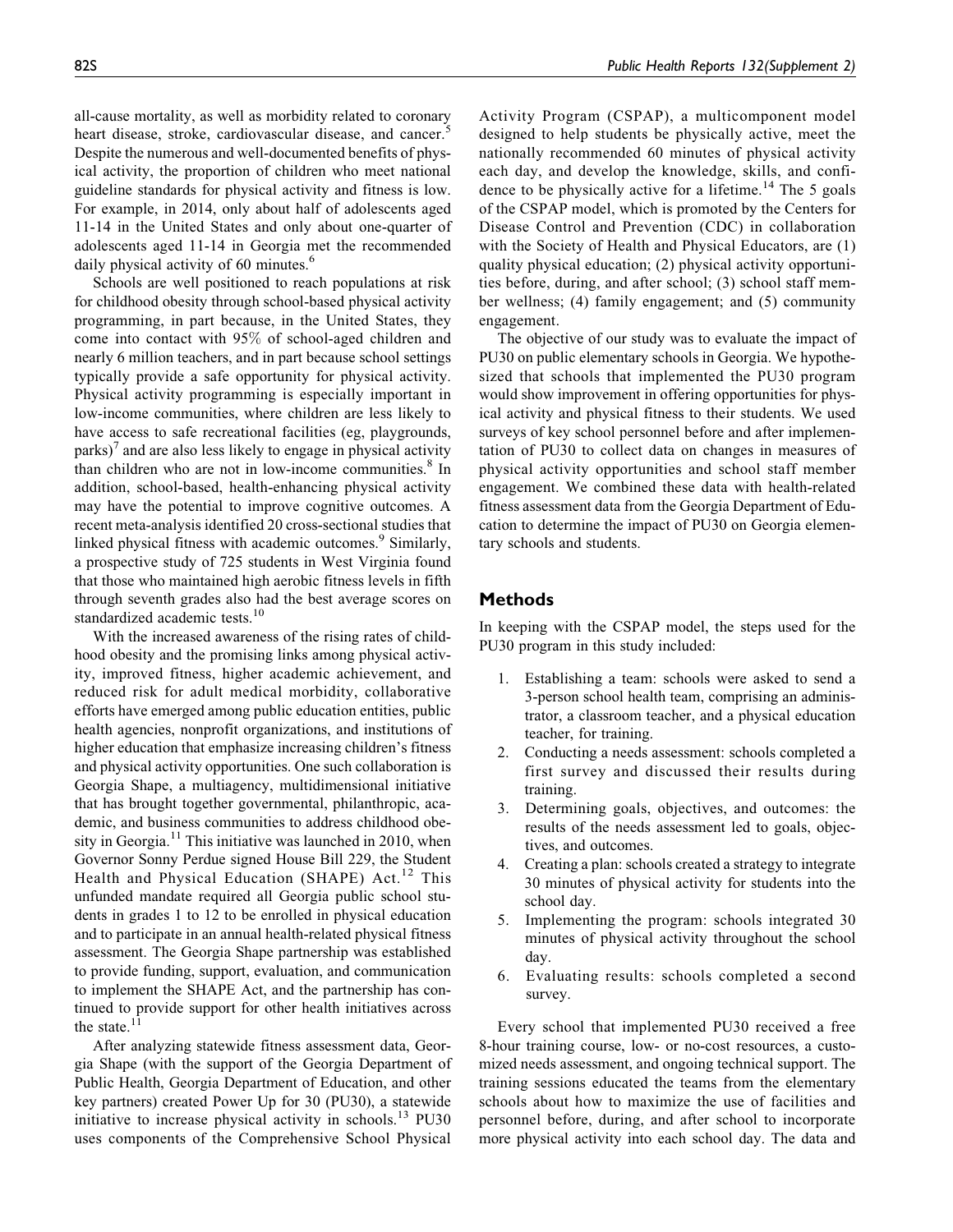methods used in this study have been shared through a collaboration among several universities in Georgia, including University of Georgia, Georgia State University, and Emory University. The Emory University Institutional Review Board determined that this study was exempt.

We used 2 surveys: one administered before implementing the PU30 initiative (baseline physical activity survey, or baseline survey) and another administered after implementing the initiative (formative physical activity survey, or formative survey). The surveys posed the same questions about physical activity opportunities offered to students in the classroom, before school, and after school; the amount of recess time; and the amount of professional development time (focused on integrating physical activity into the school day) offered to school personnel. The formative survey included 6 additional questions pertaining to the frequency and duration of before- and after-school physical activity opportunities. We compiled the surveys using SurveyMonkey and recorded results using Microsoft Excel.

HealthMPowers, a nonprofit organization in Norcross, Georgia, that was founded in 1999 to promote physical activity and healthy eating in schools using evidence-based guidelines established by CDC, led survey development. The process was guided by relevant research and guidelines, including the  $CSPAP$ ,<sup>14</sup> School Health Index from  $CDC$ ,<sup>15</sup> Educating the Student Body: Taking Physical Activity and Physical Education to School from the Institute of Medicine,<sup>16</sup> and Healthy Schools Program Inventory from the Alliance for a Healthier Generation.<sup>17</sup> The survey was determined to be exempt by the Georgia Department of Education and Georgia Department of Public Health; Georgia State University's Andrew Young School of Policy Studies, School of Public Health, and Georgia Health Policy Center; the University of Georgia College of Public Health; and the Rollins School of Public Health at Emory University. The survey was initially piloted in 5 school districts during the 2013-2014 school year, and modifications were made to ensure the clarity of questions.

In September 2013, the Georgia Department of Education sent an email with a web link to the baseline survey to all  $(n = 1320)$  public elementary school principals. This email was accompanied by a letter signed by the Georgia Commissioner of Public Health and the Georgia Superintendent of Schools requesting that a school administrator, physical education teacher, and classroom teachers serving as grade-level chairs in kindergarten through fifth grade complete the survey. The survey was closed in September 2014.

In April 2015, the Georgia Department of Education sent another email with a web link to the formative survey. The email was distributed to 160 randomly selected schools that had completed the baseline survey the previous year. Half  $(n = 80)$  of these schools had implemented PU30 training (PU30 schools) and the other half  $(n = 80)$  had not (non-PU30 schools). An administrator, physical education teacher, and each kindergarten through fifth-grade classroom teacher were asked to complete the survey. This survey was closed in June 2015.

Efforts to improve response rates for the baseline survey included 2 reminder emails to school principals from the Georgia Department of Education, 2 raffle prize opportunities from the Georgia Department of Public Health, and direct contact with school district-level personnel. Similarly, efforts to enhance response rates for the formative survey included 2 emails to school principals, a mailed letter from the Georgia Department of Education, and an email from HealthMPowers. For the formative survey, school principals were also notified about which personnel had not completed surveys.

We also included health-related fitness assessment data in our study. Georgia students in grades 4 through 12 are required to complete an annual FitnessGram assessment, the goal of which is for children to achieve the Healthy Fitness Zone (HFZ) on as many assessments as possible.<sup>18</sup> Fitness-Gram assessments are criterion-referenced fitness activities that include an aerobic capacity measure. Students complete the test to the best of their ability. HFZ scores are predetermined by The Cooper Institute. Students achieving the HFZ demonstrate healthy levels of fitness for good health for their sex and age. We obtained Progressive Aerobic Capacity Endurance Run (PACER) aggregate HFZ achievement percentages for the 2014-2015 school year from the Georgia Department of Education, and we calculated aggregate results for PU30 and non-PU30 schools.

We compared the outcomes for PU30 schools with those of non-PU30 schools (ie, the control group). In addition, we compared these outcomes for both groups for the 2014-2015 school year with baseline data for the 2013-2014 school year. We assessed the following outcomes: percentage of schools offering before- and after-school student physical activity programs (using responses from 160 physical education teachers), percentage of teachers offering recess 0 or 5 days per week (using responses from 664 classroom teachers), percentage of teachers offering classroom physical activity 0 or  $\geq$ 11 minutes per day (using responses from classroom teachers only, divided into 325 teachers for kindergarten through second grade and 330 teachers for third through fifth grade), percentage of students achieving the HFZ for aerobic capacity, and percentage of teachers reporting physical activity–related professional development time, use of physical activity equipment, and access to physical activity resources.

To obtain a deeper understanding of how participants viewed the steps involved in the PU30 program, we distributed a third survey to all 80 PU30 schools in April 2015. This survey included questions about facilitators of and barriers to PU30 implementation, extent of progress on and targeted areas in action plans, items needed for future support, likelihood of attending additional training, and methods of recognition desired.

### Statistical Methods

We reported categorical variables as means with standard deviations (SDs). We conducted analysis for reliability using the Pearson  $\chi^2$  test and SPSS version 21.0.<sup>19</sup> We calculated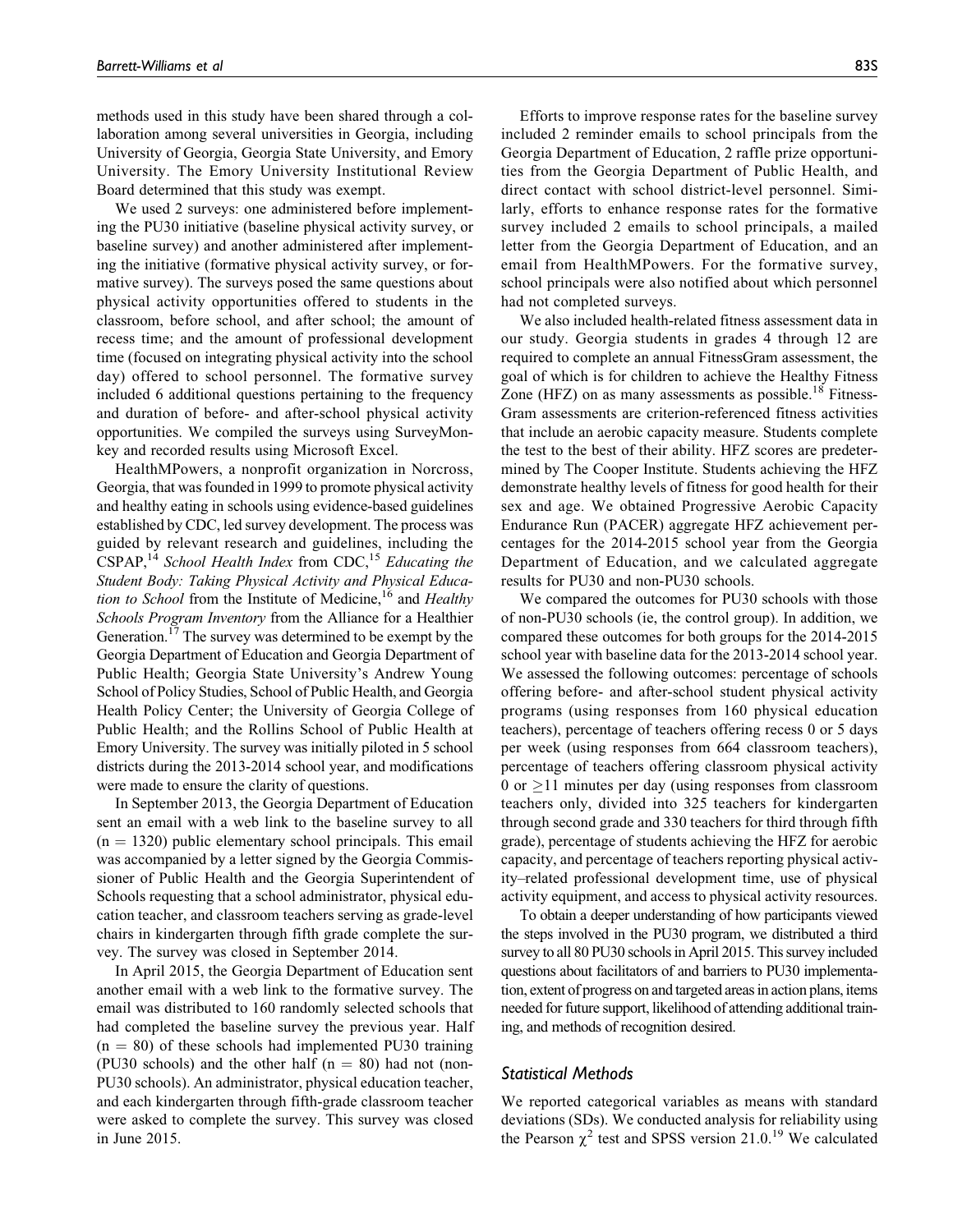

Figure 1. Elementary schools offering before- and after-school physical activity opportunities after Power Up for 30 (PU30) program implementation, by PU30 ( $n = 78$ ) and non-PU30 ( $n = 73$ ) schools, Georgia, 2014-2015. Baselines established from physical education teacher responses ( $n = 160$ ) to a 2013-2014 survey. Only 53 of the 73 non-PU30 schools answered the question. PU30 is a schoolwide intervention that encourages elementary schools to provide an additional 30 minutes of physical activity during the school day, beyond physical education.

means and SDs of the 2014-2015 aerobic capacity results using Microsoft Excel. We defined significance as  $P \leq .05$ .

## **Results**

A total of 112 of 160 (70%) administrators, 106 of 160 (66%) physical education teachers, and 70 to 80 of 160 (depending on grade level) or 53% of kindergarten through fifth-grade classroom teachers responded to the baseline survey. The response rates for the formative survey for PU30 ( $n = 78$ ) and non-PU30 (n = 74) schools were 91\% (71 of 78) and 66% (49 of 74) of administrators, 91% (71 of 78) and 66% (49 of 74) of physical education teachers, and 76% (356 of 468) and 78% (346 of 444) of kindergarten through fifthgrade classroom teachers, respectively. Of note, we received no data from 2 of the kindergarten through second-grade schools (for PU30 schools) and 2 of the kindergarten through second-grade schools and 4 elementary schools (for non-PU30 schools).

For the 2013-2014 school year (baseline), 70 of 160 (44%) schools offered before-school physical activity programs. For the 2014-2015 school year, 44 of 78 (56%) PU30 schools and 20 of 53 (38%) non-PU30 schools offered before-school physical activity programs. The number of PU30 schools offering before-school physical activity programs was significantly higher than either the number of non-PU30 schools ( $P = .03$ ) or the previous year's baseline  $(P = .03)$  (Figure 1).

Twenty-seven of 160 (17%) schools offered after-school physical activity programs during the 2013-2014 school year (baseline), and 27 of 78 (35%) PU30 schools and 8 of 53 (15%) non-PU30 schools offered after-school physical activity programs the following year. The number of PU30 schools offering after-school physical activity programs was



Figure 2. Kindergarten through fifth-grade teachers offering recess 0 or 5 days per week after Power Up for 30 (PU30) program implementation, by PU30 ( $n = 323$ ) and non-PU30 ( $n = 341$ ) schools, Georgia, 2014-2015. Baselines established from classroom teacher responses (n  $=$  664) to a 2013-2014 survey. PU30 is a schoolwide intervention that encourages elementary schools to provide an additional 30 minutes of physical activity during the school day, beyond physical education.<sup>1</sup>

significantly higher than either the number of non-PU30 schools offering after-school physical activity programs or the previous year's baseline  $(P = .03)$  (Figure 1).

During the 2014-2015 school year, PU30 schools had significantly fewer teachers who offered no recess (3 of 323 [1%] teachers) compared with non-PU30 schools (17 of 341 [5\%] teachers) ( $P = .05$ ) and the 2013-2014 baseline (40 of 664 [6\%) teachers) ( $P = .04$ ) (Figure 2). On the other hand, PU30 schools had significantly more teachers who offered recess 5 days per week (287 of 323 [89%] teachers) compared with non-PU30 schools (272 of 341 [80%] teachers) ( $P = .04$ ) and baseline (551 of 664 [84\%] teachers) ( $P =$ .04).

When analyzing the data for number of minutes of physical activity integrated into the classroom per day, we created 2 subgroups of classroom teachers: those in kindergarten through second grade and those in third through fifth grade. In the 2013-2014 school year (baseline), 49 of 325 (15%) kindergarten through second-grade teachers never offered classroom physical activity, whereas 108 of 339 (32%) thirdthrough fifth-grade teachers never offered classroom physical activity (Figure 3a,b).

For kindergarten through second-grade classrooms during the 2014-2015 school year, PU30 schools had significantly more teachers offering  $\geq$ 11 minutes of physical activity per day (53 of 136 [39%] teachers) compared with non-PU30 schools (47 of 189 [25%] teachers) ( $P = .04$ ) and the 2013-2014 baseline (85 of 325 [26%] teachers) ( $P = .04$ ) (Figure 3a). Similarly, for third- through fifth-grade classrooms, PU30 schools had significantly more teachers offering  $\geq$ 11 minutes of physical activity per day (37 of 187 [20%] teachers) compared with non-PU30 schools (9 of 152 [6%] teachers) ( $P = .04$ ) and baseline (37 of 339 [11%] teachers) ( $P = .04$ ), as well as significantly fewer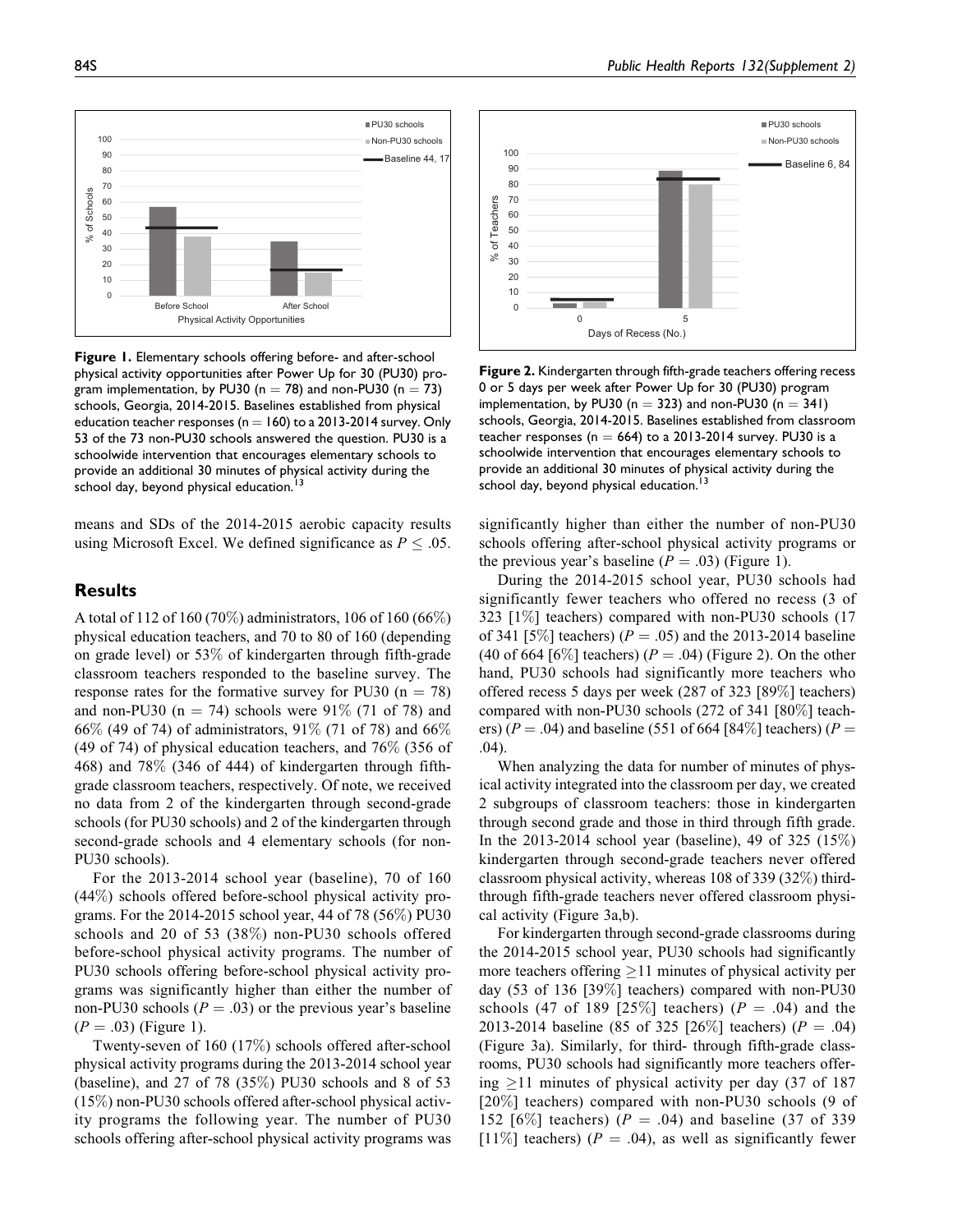

Figure 3. (a) Kindergarten through second-grade teachers offering classroom physical activity after Power Up for 30 (PU30) program implementation, in number of minutes per day, by PU30  $(n = 136)$  and non-PU30 (n = 189) schools, Georgia, 2014-2015. Baselines established from classroom teacher responses ( $n = 325$ ) to a 2013-2014 survey. (b) Third- through fifth-grade teachers offering classroom physical activity after PU30 program implementation, in number of minutes per day, by PU30 ( $n = 187$ ) and non-PU30 ( $n = 152$ ) schools, Georgia, 2014-2015. Baselines established from responses by classroom teachers ( $n = 339$ ) to a 2013-2014 survey. PU30 is a schoolwide intervention that encourages elementary schools to provide an additional 30 minutes of physical activity during the school day, beyond physical education.<sup>13</sup>

teachers never offering classroom physical activity (29 of 187 [16%] teachers) compared with non-PU30 schools (49 of 152 [32%] teachers) ( $P = .04$ ) and baseline (108 of 339 [32\%] teachers)  $(P = .04)$  (Figure 3b).

Using 2014-2015 school year data from the Georgia Department of Education, we calculated that 15 695 of 20 926 (75%) students at PU30 schools achieved the HFZ for aerobic capacity, whereas 13 512 of 19 871 (68%) students at non-PU30 schools achieved the HFZ ( $P = .04$ ).

On a separate note, of the 323 teachers at PU30 schools in 2014-2015, 135 (42%) reported professional development related to physical activity, 132 (41%) reported use of physical activity equipment, and 155 (48%) reported access to physical activity resources. These results were better than those reported by the 341 teachers at nonPU30 schools (47 [14%], 115 [34%], and 61 [18%], respectively) and those reported by the 664 teachers in the baseline group (146 [22%], 205 [31%], and 205 [31%], respectively) (all  $P = .04$ ).

Finally, a representative from 21 of 80 (26%) PU30 schools responded to our third survey about the PU30 program. Of the 21 respondents, 10 reported administrative support and staff member support, 18 reported student enthusiasm, 15 reported training, and 9 reported resources as the top 5 facilitators of successfully implementing PU30 at their schools. Eighteen respondents reported progress on their action plans, and 6 had completed them within 7 to 14 months. The most common areas targeted by these action plans were classroom physical activity (17 respondents), recess (16 respondents), and before-school physical activity (7 respondents); improvements were also noted by participating schools in all of these categories. Fifteen respondents cited inadequate time as the principal barrier to PU30 implementation. Respondents requested training, newsletters, and the continued provision of resources for future support, and 20 respondents indicated they would be likely or very likely to attend follow-up training, if funding were secured. Last, 63 respondents indicated an interest in receiving recognition for their efforts in increasing physical activity; 61 respondents chose state recognition as the preferred means.

# **Discussion**

Implementation of the PU30 program in public elementary schools in Georgia was associated with more schools offering before- and after-school physical activity programs, more teachers offering recess 5 days per week, more teachers offering classroom time for physical activity, and more students meeting health-related fitness benchmarks. Implementation of the program was also associated with more professional development time and resources being offered to school personnel for the purpose of integrating physical activity into the lives of students.

Although models have been developed for effective whole-school physical activity programs, the CSPAP and other similar multicomponent programs have not yet been rigorously evaluated and validated.<sup>20</sup> Studies of these programs have been constrained by limited participation, sample sizes, and intervention effectiveness. $^{21}$  The implementation of some physical activity programs has resulted in isolated achievements, such as more extracurricular physical activity offerings<sup>22</sup> or school staff member involvement.<sup>23</sup> However, few reports have been made about multicomponent programs achieving multiple and varied objectives, such as more school-related physical activity opportunities, more school personnel engagement, and improved student physical fitness.<sup>24,25</sup>

In this study, we showed that implementation of a multicomponent program such as PU30 was associated with improvements in 2 of the 5 components of the CSPAP model (physical activity before and after school and physical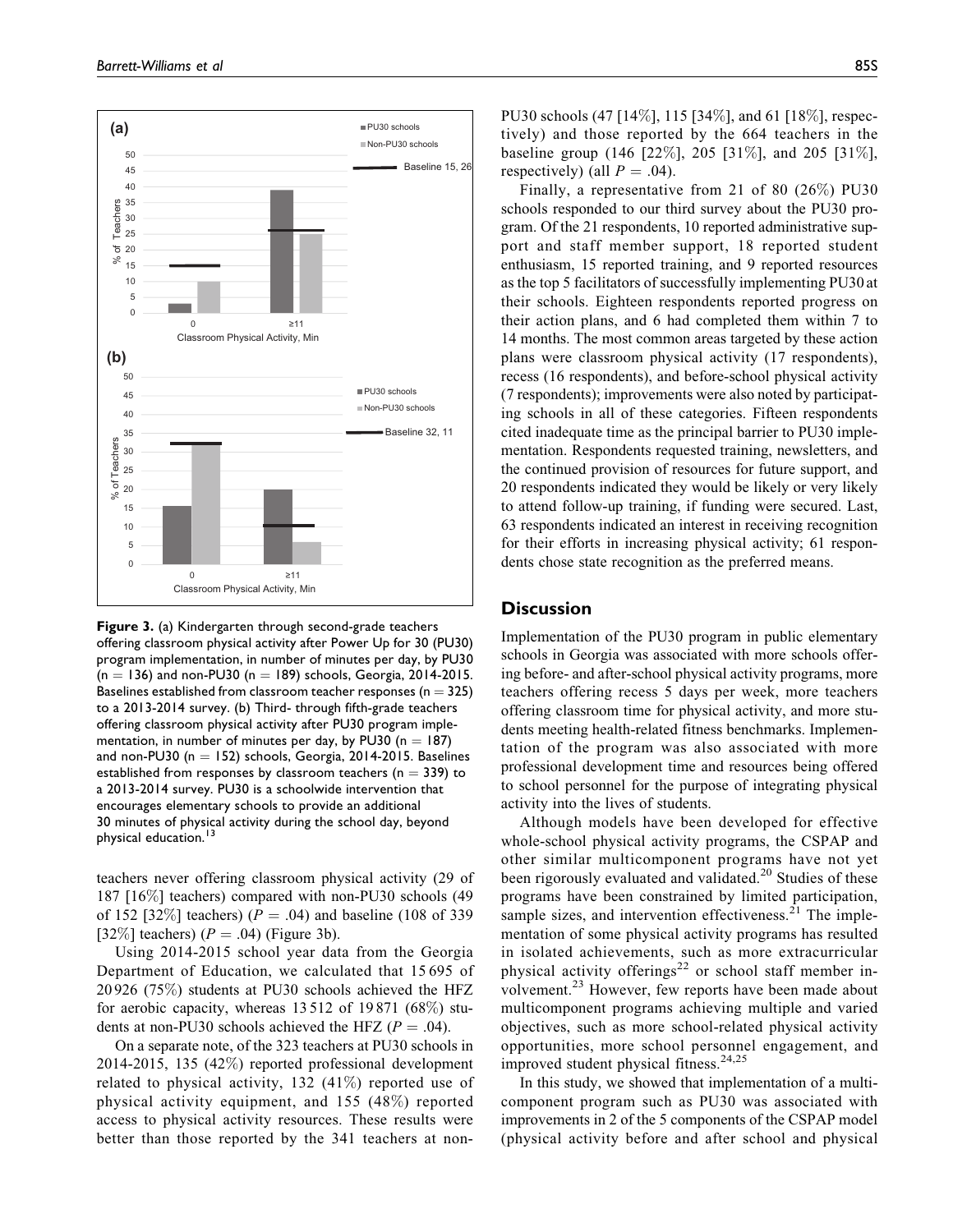activity during school), enhanced cardiovascular fitness among students, and increased engagement of school personnel. On a larger scale, our results suggest that the PU30 program could influence the development of other multicomponent approaches using similar strategies and resources. This type of program may also have the potential to create the systems thinking and simulation models that may better inform policy and practice related to childhood obesity.<sup>26</sup>

The PU30 schools in our study reported that the primary facilitators of their successful PU30 programs were administrative support, staff member support, student enthusiasm, training, and resources. A high percentage of the schools (85%) reported substantial progress in developing their action plans, and 6 schools had completed those plans within a relatively short time. These findings show that the integration of school health teams, administrator and staff member support, free staff member training, free or low-cost resources, and technical assistance into programs such as PU30 is critically important for success.

In our final survey, we found that administrators and staff members involved with the PU30 program were interested in continuing the work started through this initiative and in learning even more about increasing physical activity for elementary school students. This interest suggests that when school faculty members have the right training, administrative support, and resources, they will be more likely to engage with and be retained in a program such as PU30.

Additional research is needed to evaluate the long-term results and sustainability of initiatives such as PU30. Similarly, although we demonstrated a relationship between PU30 and more school-based physical activity opportunities, as well as improved student health-related fitness, additional investigation into the relationships between PU30 and educational outcomes (eg, academic achievement, student attendance, student discipline) and between PU30 and other school populations (eg, childcare, after-school care, middle school, high school) would also be beneficial.

Our work assessed 2 of the 5 components of the CSPAP model. Even so, future studies incorporating outcome measures related to the other 3 components (physical education, staff member wellness, and family-community engagement) would likely be of additional value. Furthermore, our study laid the groundwork for future investigations into which types of physical activity opportunities and physical activity–related resources might work best in the school setting and how the quality of these physical activity opportunity resources might be measured.

# Limitations

Our study had several limitations. First, we collected data not only for the study but also to assess whether we were achieving the goals of our program grant. The use of a single instrument (in this case, our surveys) to address both issues may have created a potential conflict in how the instrument was designed. However, we made every attempt to make the study our first priority when making decisions about the instrument and data collection. Second, additional unrelated efforts to improve physical activity may have been implemented at some schools during the time of our study and, if so, some of our results would have been affected. Third, variations in the types of schools (eg, magnet, charter, urban, rural), teaching formats, and faculty and administrator retention and turnover rates in the public schools in our study may have influenced our response rates and data collection.

## **Conclusions**

We demonstrated the collaborative development and implementation of an assessment tool that provides a statewide picture of the physical activity opportunities offered to students and staff members in Georgia elementary schools.We also showed how a comprehensive, multicomponent program (which includes establishing a team, providing professional development, and offering turnkey resources; using school-generated data; and developing a customized action plan) can support elementary schools in their efforts to offer more school-based physical activity opportunities and improve student fitness.

#### Declaration of Conflicting Interests

The author(s) declared the following potential conflicts of interest with respect to the research, authorship, and/or publication of this article: During the time of the project, Padra Franks, Christi Kay, and Adria Meyer worked for HealthMPowers. They were involved with the development of materials, teacher training, and data collection.

## Funding

The author(s) disclosed receipt of the following financial support for the research, authorship, and/or publication of this article: Funding for this project was provided by the Georgia Department of Public Health.

#### References

- 1. Ogden CL, Carroll MD, Kit BK, Flegal KM. Prevalence of childhood and adult obesity in the United States, 2011-2012. JAMA. 2014;311(8):806-814.
- 2. Centers for Disease Control and Prevention. Nutrition, physical activity, and obesity: data, trends and maps. 2017. [https://www.](https://www.cdc.gov/nccdphp/dnpao/data-trends-maps/index.html) [cdc.gov/nccdphp/dnpao/data-trends-maps/index.html.](https://www.cdc.gov/nccdphp/dnpao/data-trends-maps/index.html) Accessed June 19, 2017.
- 3. Gidding SS, Dennison BA, Birch LL, et al; American Heart Association, American Academy of Pediatrics. Dietary recommendations for children and adolescents: a guide for practitioners: consensus statement from the American Heart Association [published errata appear in Circulation. 2005; 112(15):2375 and Circulation. 2006;113(23):e857]. Circulation. 2005;112(13):2061-2075.
- 4. Bao W, Srinivasan SR, Wattigney WA, Berenson GS. The relation of parental cardiovascular disease to risk factors in children and young adults. The Bogalusa Heart Study. Circulation. 1995;91(2):365-371.
- 5. Blair SN, Cheng Y, Holder JS. Is physical activity or physical fitness more important in defining health benefits? Med Sci Sports Exerc. 2001;33(6)(suppl):S379-S399.